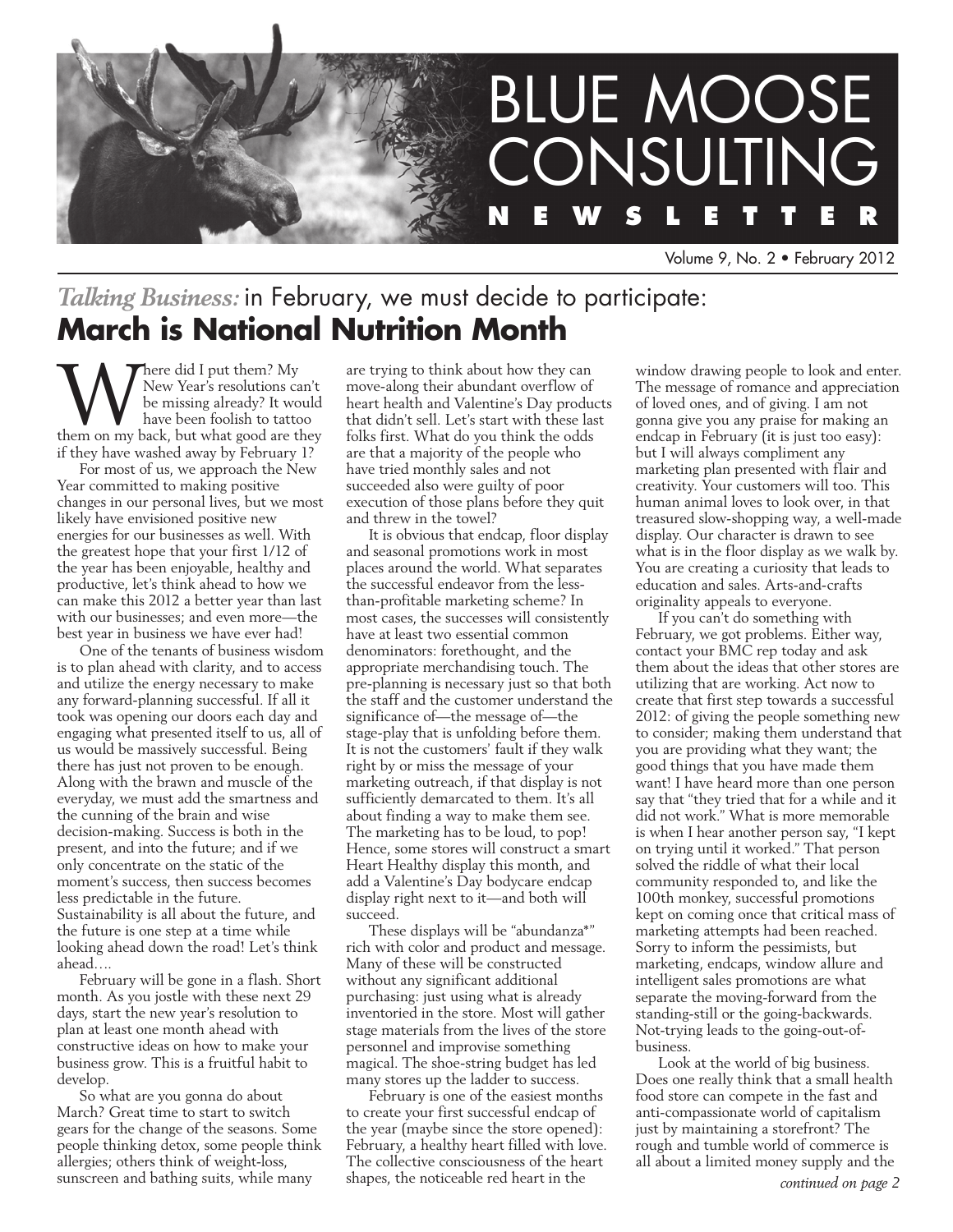### **National Nutrition Month** *continued from page 1*

battle to get it. Just to want to sell the best organic produce in the world or to offer free advice for health and overall well-being will not magically bring the masses to your door. You need to have a message and deliver it with constancy.

A most logical message is a story told in twelve nearly even segments: the months of the year. Look at the big box stores. They are already filled with summer clothes and short sleeves; and, four months further, they will be portraying the forethought of the Holidays, 2012-Edition. Do you think that an army of small and wellintentioned haberdashers and tailors went out of business because they were all mean to their customers? No. They lost the game of seasonal sales. They could not keep up with wave after wave of relentless messaging that got the future business on a good sale before the small store even saw the weather change. As the friendly local business fell asleep at the wheel, the winner just worked the game harder. Why do you think that department stores have traditionally paid very creative people to orchestrate the message of allure for their windows with seasonal extravaganza for the passing public? Because it always has and always will work: if you are creative and you try.

### **In the News Major Scientific Awards Continue to accumulate**

# **Wellmune WGP**®  **Wins SupplySide West Scientific Excellence Award**

Wellmune WGP® , the immune health ingredient for foods, beverages and supplements from Biothera, has been named a recipient of a 2011 *SupplySide West Scientific Excellence Award.*

A panel of industry experts evaluated award submissions on the basis of science/research methods, scientific breakthrough, innovation and appeal for the manufacturing community. The Wellmune technology has been the subject of 30 peer-reviewed articles over the past decade, including 6 publications or scientific conference presentations of original clinical research in the  $2010 - 11$ 

Wellmune WGP® has previously received an Innovation Award from the Institute of Food Technologies and a Frost & Sullivan Excellence in Research Award. In presenting the Award, Virgo Publishing also stated: "This technology has captured mainstream scientific community interest as evidenced by the April cover story in the journal Nature further elucidating the mechanism of action of Wellmune WGP. Additional knowledge of how Wellmune WGP works in the body was published in the June issue of the journal *Blood*, making Wellmune one of the best characterized and mechanistically understood ingredients in the natural products industry."

Biothera's research collaborations include leading institutions, such as UCLA Medical Center, Scripps Institute, Southampton University Hospital (UK), University of Louisville , Ohio State University, and University of Houston.

Published on 13 September 2011 by Wellmune in News Releases www.wellmune.com/en/2011/09/13/wellmune-wgp%C2%AE-wins-supplysidewest-scientific-excellence-award/



So, February is the easy month. Contact your BMC rep today and create an idea that will start a new year's sales strategy that will become the only way that you do business from now on: your

March; what to do about March? You have probably noticed that I adore complexity. One thing that I am not, is homogenized. As Henry David Thoreau said, "In wildness is the

preservation of nature." My advice is to go all out in March, do it all. My advice is to plan ahead for March 2012 now. Today.

So, let's think: do you have anything

in your store for detox? Could you possibly find a thing or two for allergies? Do you think you have any customers or passersby—who might have the tiniest interest in weight loss? I can see that this will be tough; maybe you will need some help. Let's skip March, you have nothing to work with. Let's bury the idea and go back to looking out the window, wondering where all the business is. OK, so I hear that you are with me now. Rather, I hear that you are willing to commit yourself, for your store, to act now in a proactive manner to take the steps to create the patterns of success that you know will make your business

community will take notice.

Not a moment too soon.

better.

Thinking ahead and merchandising magically to get the sale. It wasn't about size: it was about action and game smarts!

Any store that can dazzle with a marketing style that resonates, and that delivers a message of health in an honest and truthful way will have an excellent chance of survival. I predict that store will flourish. This is an attribute of an independent store that will thrive regardless of the outside environment!

#### **2011 Rest in History What will 2011 be remembered for?**

**Japan's Fukushima Daiichi Nuclear disaster**, a nuclear meltdown caused by the dangerous correlation of Nuclear power and the world's water supply  $\bullet$  world population hits **7 billion** and humans show an inability to manage their food supplies  $\bullet$  the NASA **Space Shuttle** program ends after 30 years • the **Arab Spring**, fueled by social media, overthrows military dictatorship with the dangerou sprecedence of governments' trying to shut down the internet • Occupy Wall **Street**, a non-political movement that for the first time in history tries to lump everyone in the same class — the 99% • **hydraulic fracking** quickly ruins millions of gallons of fresh and artesian waters across America with acknowledged connections to earthquakes, as the country—afraid to enact consumer protections—stands idle as our water is destroyed • 'Extreme weather events' increases tv viewership and fundraising campaigns as people ignore the science of cause and effect; 12 American catastrophes in one year, each with damage over \$1 billion, with an 80% chance of association with climate change • Famine plagues Africa and North Korea • the return of American troops from Iraq, many in time for Christmas 2012 • the Centers for Disease Control and Prevention continues to seem to be betting on the odds of a human infection of **swine flu** as everyone ignores the scientific cause and effect of inhumane livestock management and elementary hygiene • Facebook-security was compromised in a quicker timeframe than it took people to destroy the current form of the internet as a vehicle of knowledge;

But most importantly, 2011 was the Year of the Forest, and I hope that we can all agree that forests are good!

I am an optimist: I am just saying we need [+ don't have] true leaders! Our lives should be about learning to live in harmony with ourselves and with nature.

#### *Cheer up: 2012 is the Year of the Cooperatives!*

"International years are declared by the United Nations to draw attention to and encourage action on major issues. The International Year of Cooperatives is intended to raise public awareness of the invaluable contributions of **cooperative enterprises** to poverty reduction, employment generation and social integration. The Year will also highlight the strengths of the cooperative business model as an alternative means of doing business and furthering socioeconomic development".

Get involved! http://social.un.org/coopsyear/



Need help? Remember that **Nordic Naturals** has one of the best marketing campaigns the natural foods movement has ever produced starting now. Called "*What's Essential*" campaign, you could not possibly have a better, more attractive vehicle available to you to jump-start your new enthusiasm for creative in-store marketing. Nordic Naturals has deals,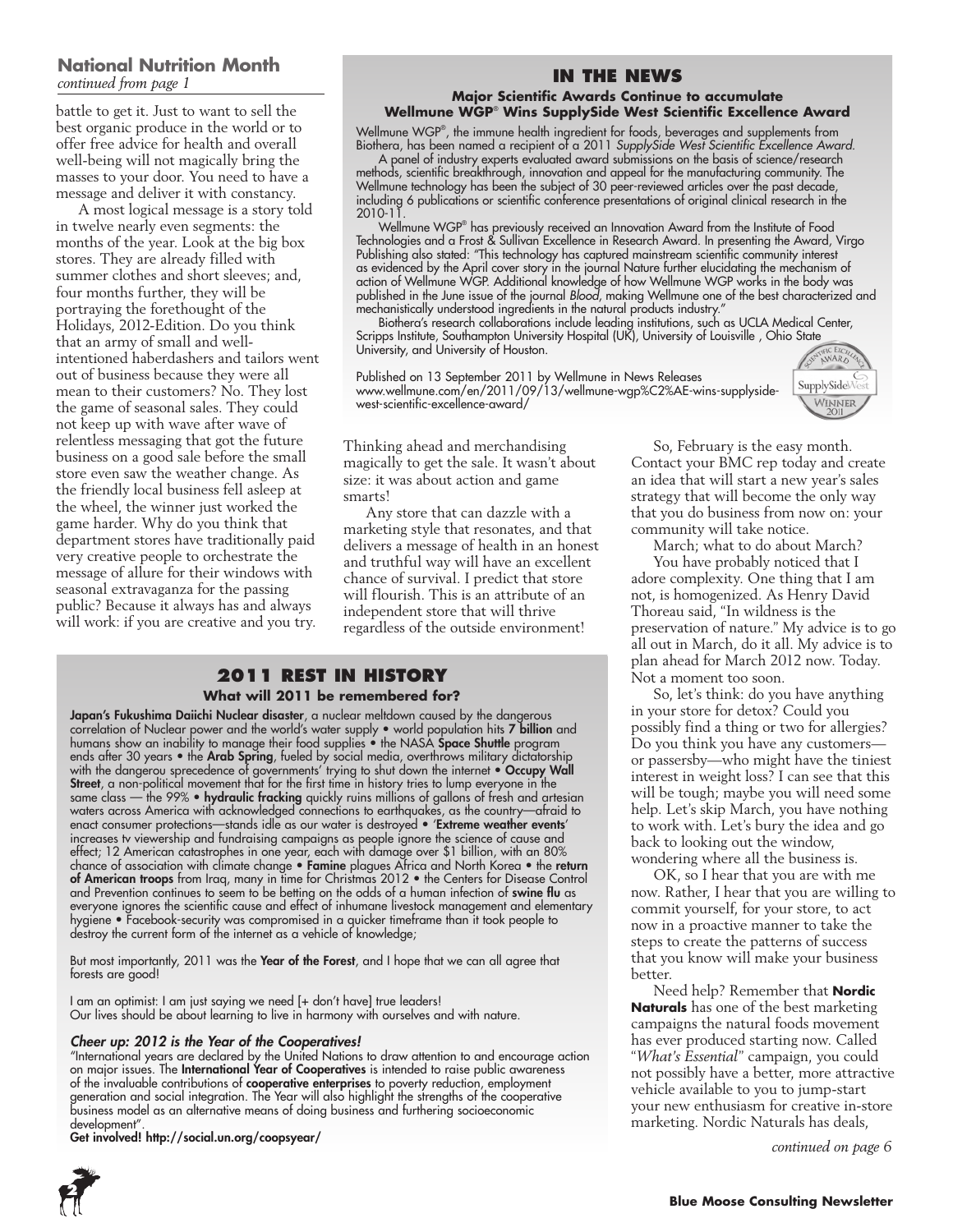

# *February Promotions* **Cardiovascular Support 25% OFF Products Listed**

*Buy-in dates Feb 1- 29. Minimum of 3 for each item ordered*

#### **Artichoke liquid extract Hawthorn Blend liquid extract Healthy Cholesterol Tonic™ Healthy Heart Tonic™**

Health Cholesterol Tonic™ - Hawthorn berry, leaf & flower; Cactus flower & stem; Motherwort leaf & flower; Ginger rhizome. Healthy Heart Tonic™ – Artichoke leaf & flower bud; Hawthorn berry, leaf & flower; Turmeric rhizome; Fennel seed. ~~~~~~~~~~~~~~~~~~~~~~~~~~~

### **Herb Pharm Formula name changes now and in the next 3 months!!**

| <b>Previous name</b>  | <b>New Herb Pharm Formula name:</b>    |
|-----------------------|----------------------------------------|
| Willow/Meadowsweet    | Willow Pain Response™ Compound         |
| Avena/Licorice        | Smoker's Assist™ Compound              |
| Feverfew/Lavender     | Head Soother <sup>™</sup> Compound     |
| Propolis/Echinacea    | Soothing Throat Spray                  |
| Red Clover/Stillingia | Herbal Detox <sup>™</sup> Compound     |
| Turmeric/Chamomile    | <b>Inflammation Response™ Compound</b> |
| Lavender Spirits      | Gastro Calm™ Compound                  |



HERBAL HEALTHCARE

 Blood Sugar & Weight Management *February Promotions* **15% OFF Mix & Match**

No minimums. Through 2/29/12

**Herbal Formulas:**

GlucoCare® 90 & 180 Vcaps® LeanCare® 90 & 180 Vcaps®

**Pure Herbs:** *USDA-certified Organic + Gluten-free*

> Garcinia caplets Gymnema caplets Ginger caplets

Guggul Vcaps®

&

### **Organique by Himalaya:**

all 3 Gluten-free Shampoos: 11.83 oz Hydrating + Rejuvenating + Volumizing & the superlative Amla & Holy Basil Conditioner

> ~~~~~~ *82 years, 82 countries 1214 published clinical trials*

Bluebonnet **"Love Your Heart Promo"** buy-in through March 2, **Buy 3, get 1 FREE** of the following items: *ALL COQ10 products are sourced from Kaneka* L- Arginine^ 500 mg Vcaps, 50 + 100<br>Liquid L-Carnitine^ 500 mg Vcaps, 30 + 60<br>Liquid L-Carnitine 1100 8 fl oz, all three (3)<br>flavors ~ Natural Raspberry, Natural Vanilla<br>Multi One® (with Iron)^ Vcaps, 30, 60, 90, 180<br>Mult Cellular Active® CoQ10 Ubiquinol 25 mg Softgels, 30 + 60 Cellular Active® CoQ10 Ubiquinol 50 mg Softgels, 30 + 60<br>Cellular Active® CoQ10 Ubiquinol 100 mg<br>Softgels, 30 + 60<br>Cellular Active® CoQ10 Ubiquinol 200 mg Softgels, 30 + 60<br> **CoQ10** 30 mg softgels, 30, 60, 90<br> **CoQ10** 60 mg softgels, 30, 60, 90<br> **CoQ10** 200 mg softgels, 30, 60<br> **CoQ10** 200 mg softgels, 30, 60 High Gamma Natural Vitamin E Complex<sup>^</sup> Licaps, 30 + 60<br>**Vitamin E** 400 IU Mixed softgels, 50, 100, 250<br>**Magnesium** 400 mg Vcaps, 100 + 200 Policosanol^ 20 mg Vcaps, 60<br>Plant Strels<sup>c</sup>^ 500 mg Vcaps, 60 + 90<br>**Plant Strels - 3 Heart Formulas** softgels, 60 + 120<br>**Natural Omega-3 Chewable DHA** softgels, 90 Fresh Fruit flavors<br>**CholesteRice®** Vcaps^, 60 + 90<br>Homoc Red Yeast Rice^ 600 mg Vcaps, 60 + 120~~~~~~~~~~~~~~~~~~~~~~~~~ **Delineations?** Bluebonnet has two excellently & perfectly–priced Kosher products for your February Healthy Heart promotions. Bluebonnet, sold at a fair price only in health food stores! C**holesteRice®** – 2 capsules: Red Yeast Rice (Monascus purpureus) 600mg; Plant Sterols<br>600mg; Pantethine 100mg; CoQ10 (ubiquinone) 30mg; Policosanol 10mg<br>**Heart Antioxidant Formula Vcaps:** Vegetarian, Gluten-free, and NOW

24 nutrients, with beneficial dosages of antioxidants including Hawthorn Berry extract, L-Carnitine, Taurine, Cayenne, Garlic, Green Tea extract, Guggulipid extract, Tomato extract (lycopene) and CoQ10 (ubiqionone) *^ indicates Kof-K Kosher*

Not represented by BMC in NJ Not represented by BMC in NJ, SC



Hear that groundswell? That is the excitement rising from this national campaign by Nordic Naturals to create customer loyalty, and keep your store as the source for the most trust-worthy source of Omega-3 oils. Don't miss this opportunity to capitalize on the topic everyone will be talking about for the next 6+ months. *What's Essential for you?*

Omega-3s should be seen as "Essential" for everyone's health, and that essential should be sought in your store!! Nordic Naturals protects your price with a well-enforced M.A.P. pricing policy.

*Ask your BMC rep for the great deals associated with participation in this exceptional marketing outreach.*

~~~~~~~~~~~~~~~~~~~~~~~~~~ Nordic Naturals® sources fish oil from a variety of species, all of which are harvested through sustainable fishing practices in the following regions:

 • Arctic Cod are harvested in Arctic Norway • Sardines + Anchovies are harvested from the South Pacific Ocean off the coast of Peru • Kenai Wild™ Alaskan Salmon are harvested from the Cook Inlet of

Not represented by BMC in NJ, SC Kenai, Alaska

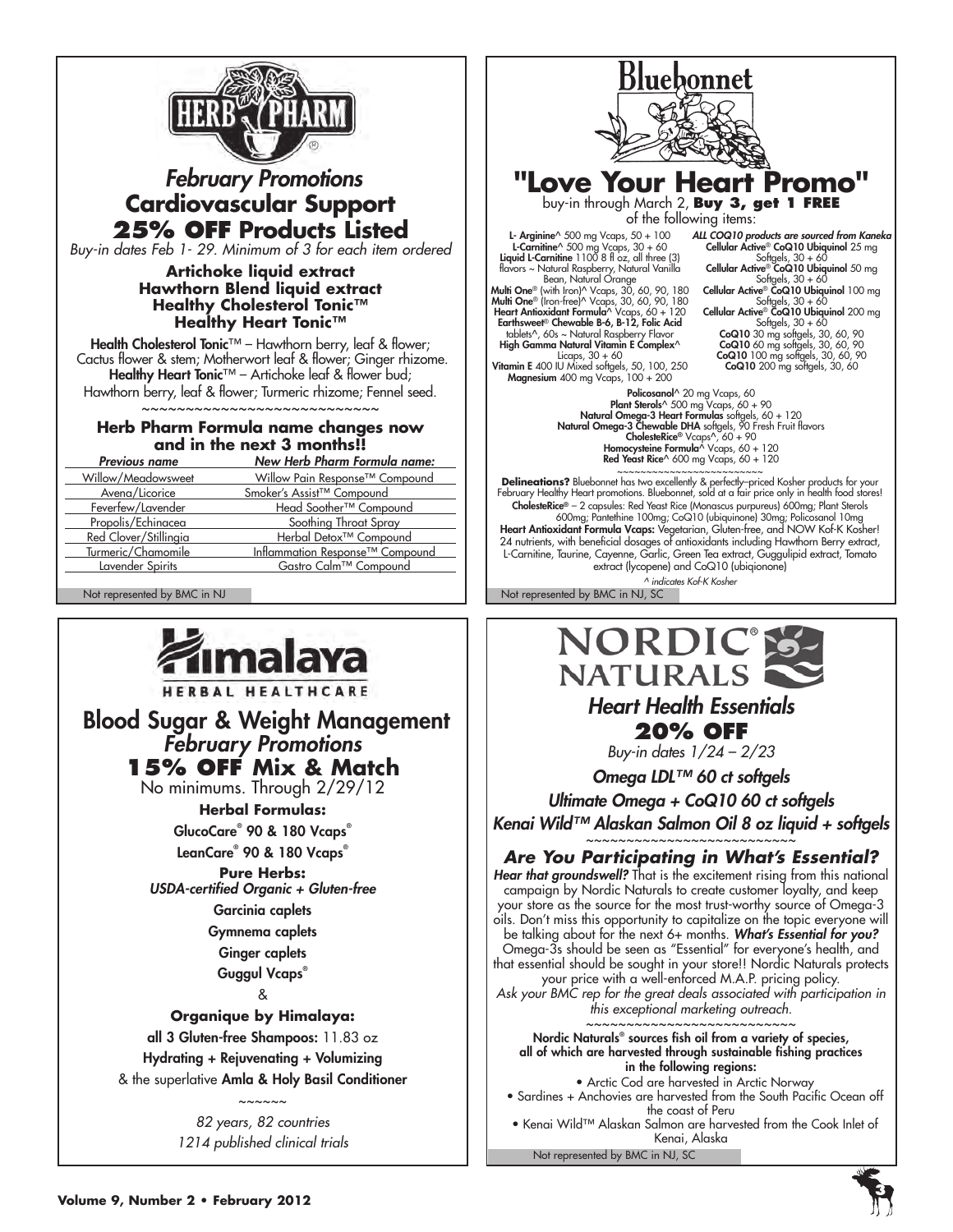

# *Organic Raw Meal JUVO*  **Alive**

Nutritionally balanced unique formulation "fuel" for all lifestyles rich in raw, organic ingredients low-fat, low-calorie

boost energy, enhance metabolism, strengthen the immune system, cleanse toxins

improve your overall health.

### **Revolutionary JUVO**

four (4) deliciously healthful formulas

### *JUVO, the "Nature-Approved" Natural Raw Meal*

www.gojuvo.com



# *Mid-Season Promotion* in the midst of Winter Season,

& before Allergy season

**Cough Syrup** Ehninger's Bronchial Support Formula Olbas Cough Syrup - All Natural Formula

## **15% OFF**<br>4 oz. buy-in February 1- 29 \$48.45, Plus **Free Shipping!** Case of 12 each

An FDA panel came to the conclusion that there is no benefit in more than 800 over the counter medicines to help young children. In fact, it was disclosed that many of the medicines for children, including cough syrups, could have serious side **effects.** In a study at Penn State University, doctors learned<br>that honey was significantly superior to dextromethorphan (cough syrup) or no treatment at all on nighttime coughs and<br>sleeping for children ages 2 and up. [Not for children under<br>the age of one year]<br>With so many new warnings about most over-the-counter<br>cough medicines for child

his or her child needs something that's safe and that really works? Getting back to the basics with Olbas Cough Syrup, made with pure wildflower honey, is a good place to start. This natural syrup, made with five herbal extracts and six essential oils, would appeal to most grandmothers, too, and

has been time-tested around the world for decades. Read more: http://www.herbcompanion.com/newherbal-products/honey-for-sore-throat-relief-olbascough-syrup.aspx#ixzz1ITEIhgAF



**Health Products** 

*Aloe Life Topicals Soothe, Nourish & Renew the Body. Enjoy a Valentines Massage with or without Heat*

### *February Sales Promotion* **15% OFF**

buying 12 items, mix & match buy-in dates: February 1-29

**Face and Body Lotion**  $4$  oz + 16  $\sigma$ z

**Body Heat Vanilla Rub**  $4$  oz  $+8$  oz

Body Heat Vanilla Rub Body Heat with 100 % natural vanilla contains penetrating, lubricating, warming + healing agents of Menthol, MSM, Whole Leaf Aloe Vera Juice, Arnica to relieve tension/soreness due to physical exertion and injury, arthritic aches shoulder tension carpal tunnel, daily stress & fatigue.

#### Face and Body Lotion

Nutrition for the Skin, this Face and Body Lotion is formulated for all skin types. With a natural grapefruit scent, the emollient base of Lanolin, Avocado & Jojoba oil is blended with Vits A, C, E, Selenium + Zinc to nourish, lubricate, protect + moisturize the skin in a manner almost identical to the body's own skin oils

# wellinhand **ACTION REMEDIES Topically Applied Herbal Answers** *February Promotions* **10% OFF** *Direct orders only*

buy-in dates 2/01 to 2/29

promo code for deals on the website: "specials2012"

- **Sea Bath: Kiddie Calmer**
- **Nit Kit: 'Scares Lice, Not People'**

Kiddie Calmer - with calming essential oils to soothe itchy skin conditions, bug bites, & sore muscles for a bedtime mindset. (20 fl oz)

Nit Kit™ available in  $2 \text{ fl.oz.} / + 16 \text{ fl.oz.}$ sizes. Included in each kit: A Medi-Comb, 5x magnifier, + detailed instructions. Nit Kit™ is a fast-acting, pleasantsmelling, child-friendly formula that scares lice and their eggs (often called nits). Leaves hair shiny and gorgeous. Certified-vegan & cruelty-free. 100% natural. Free of preservatives, chemicals + synthetic ingredients. Handcrafted in small batches for freshness &

# Dr. Ohhira's Probiotics *February 2012 Health Topic* **Pumping up Immunity with Probiotics**

Most of us don't connect the bacteria in our digestive tract having anything to do with our body's ability to fight off seasonal illnesses. With around 80% of your immune system located in the digestive system, making  $\alpha$  healthy gut a

major focal point if you want to maintain optimal health is a smart idea. Remember, a robust

immune system is your #1 defense system against a myriad of health issues.

Probiotics are a sort of instructional class for our immune system. It's in the gut that the immune system learns to differentiate between the good bacteria, that are beneficial, and the bad bacteria that shouldn't be there.

*Probiotic Facts:*

There are hundreds of strains of beneficial bacteria in the gut—3-4 pounds worth in fact! ~~~~~~~~~~~~~~~~~~~~~~~

#### *Like Crossword Puzzles?*

"Uncover the clues & Discover the Dr. Ohhira Difference!™ Correctly complete the interactive crossword puzzle for a chance to **WIN A 3-MONTH SUPPLY** of Dr. Ohhira's Probiotics®, www.essentialformulas.com/efi. cgim?template=crosswordAVA



*Finest Quality Hair, Body and Skincare Accessories*

# Valentine's Day 1

Your sign should loudly read: Nothing is a more intimate gift for the person you love than bath salts & oils, quality bath tools, and natural & organic massage oils

Bass Brushes: the industry's largest selection of top-quality bodycare tools + brushes

~~~~~~~~

# Valentine's Day 2

Bamboo Bass Brushes Bamboo is an environmentally sound plant crop for Earth sustainability. With a rapid re-growth cycle and 25% higher yield than timber, it can be harvested with virtually no impact on the environment. Also, bamboo grows well in soil damaged by overgrazing or poor agricultural technique, making this a truly green product.

Your store should be the source for this beautiful hair brush of uncompromising craftsmanship

Not represented by BMC in NJ, PA



effectiveness.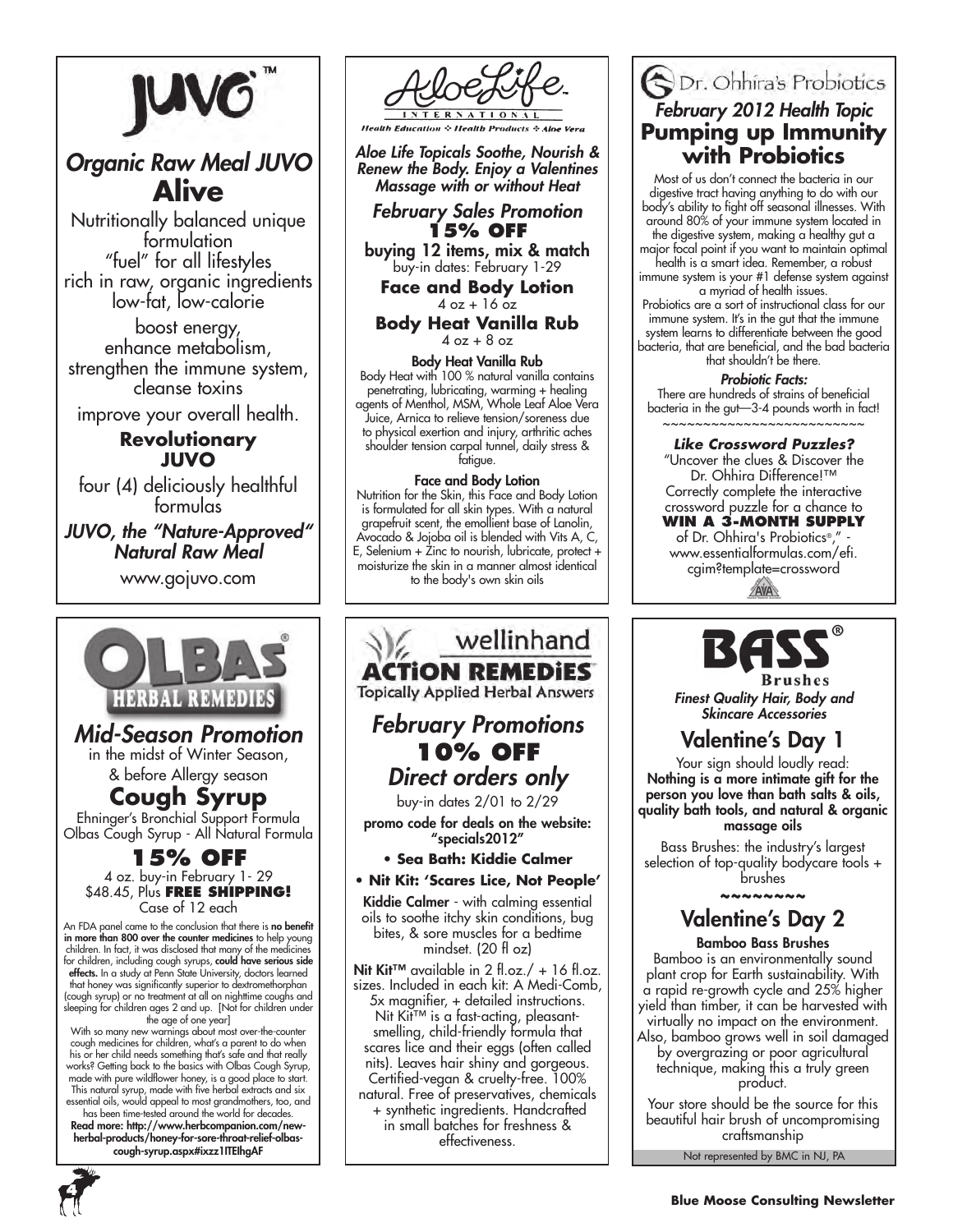



CLINICALLY PROVEN IMMUNE SUPPORT

# *February Promotions*

Stock up, with dosages for every need

### **Immune Health Basics Wellmune WGP**®  **75 mg**

**Wellmune WGP**®  **125 mg** Sales per each for the 75 + 125 mg capsules

> **3 ea = 10% 6 ea = 15% 12 ea = 20% 24 ea + 25%**

See another substantial Award for this innovative nutritional ingredient clinically proven to enhance key immune responses, promoting health, wellness and vitality—in the "*In The News*" article in this newsletter. Wellmune WGP®: proven pure, safe and effective.





28% polysaccharide

**4 each = 10% 8 each = 15% 16 each = 20%**

Coriolus PSP is one of the most effective + best selling immune support supplements in the world. With health benefits verified by over 600 studies & 24 human clinical trials, it is also one

of the most thoroughly researched medicinal mushrooms used<br>for immune support.\*<br>Mushroom Science is the only company with PSP in the title<br>More importantly, there is a quality difference between extracts made from 'mycelium', and extracts made from 'mushroom'. Likewise, it is easier, quicker and cheaper to grow mushroom on mycelium; whereas, growing mushroom

on wood as found in nature takes a longer time, is more expensive and truly captures a far superior raw material for medicinal mushroom extracts.<br>The patent (U.S.Patent 4,202,960; May 13th, 1980) uses hot water extract.

In summary: Mushroom Science is a Coriolus PSP made from the fruiting bodies, from a wood source and extracted through hot water extract.

Results? Follow the published studies, as NIH is doing, and you will decide to *carry only one (1) company* for Coriolus, [ie "Turkey Tail"] and that is Mushroom Science!

*\* statements not verfied by the FDA Setting the standard for quality in medicinal mushrooms since 1994!*



**Nurturing Naturally Since 1987** *February Promotions* **20% OFF Discount Liquid or pellet complexes** (Qty 6+ per SKU)\*

**Vitality (N085)** - Formulated for symptoms associated with low energy, mild stress and weakness. Hemorrhoids (N011) - Formulated for symptoms associated with hemorrhoids such as difficult elimination, itching, inflammation, burning pain and

pressure. **Fever~Infection (N004)** - Formulated for associated symptoms such as aches, chills, fatigue, sweating, nausea + loss of appetite

*Newton For Pets* **Pets Scoot Stopper (P011)** - Formulated for symptoms associated with gland engorgement such as anal itching, inflammation, scratching, gnawing and scooting. ~~~~~~~~~~~~~~~~~~~~

Not represented by BMC in NC, SC *Understand the benefits of putting Homeopathic products on sale?*  **Automatic volume discounts are applied to all 1 oz. liquid OTC complexes** (may not be combined with any other discounts). **10% discount** on 6-11 bottles of the same SKU; **15% discount** on 12-23 bottles of the same SKU; **20% discount** on 24 or more bottles of the same SKU; or, **20% discount** on 18 or more bottles of Detoxifier (N001). *\* cannot be combined with other discounts* Nurturing Naturally since 1987 Check out the new website: www.newtonlabs.net/



A Gallon Purchase may be one of the smartest purchases you ever make

# *Choose a Silver You Can Trust!*

Sovereign Silver is truly in a class of its own. Here are the characteristics that guarantee it to be the silver of choice:

Smallest average particle size ever seen - 0.8 nm (nanometers) / 0.0008 microns / 8 Angstroms - confirmed by Univ. of Miami Medical School

96% actively charged particles confirmed in a University of Miami study.

Safe low concentration of 10 ppm (parts-per-million) - confirmed at an FDA approved laboratory. Acute Toxicity Study available

Made from 99.99% pure silver confirmed by 3rd party assay.

Made with ultra-pure, medical-grade water (the only other ingredient).

Crystal clear and virtually tasteless.

Not represented by BMC in NC, SC, NJ, eastern PA

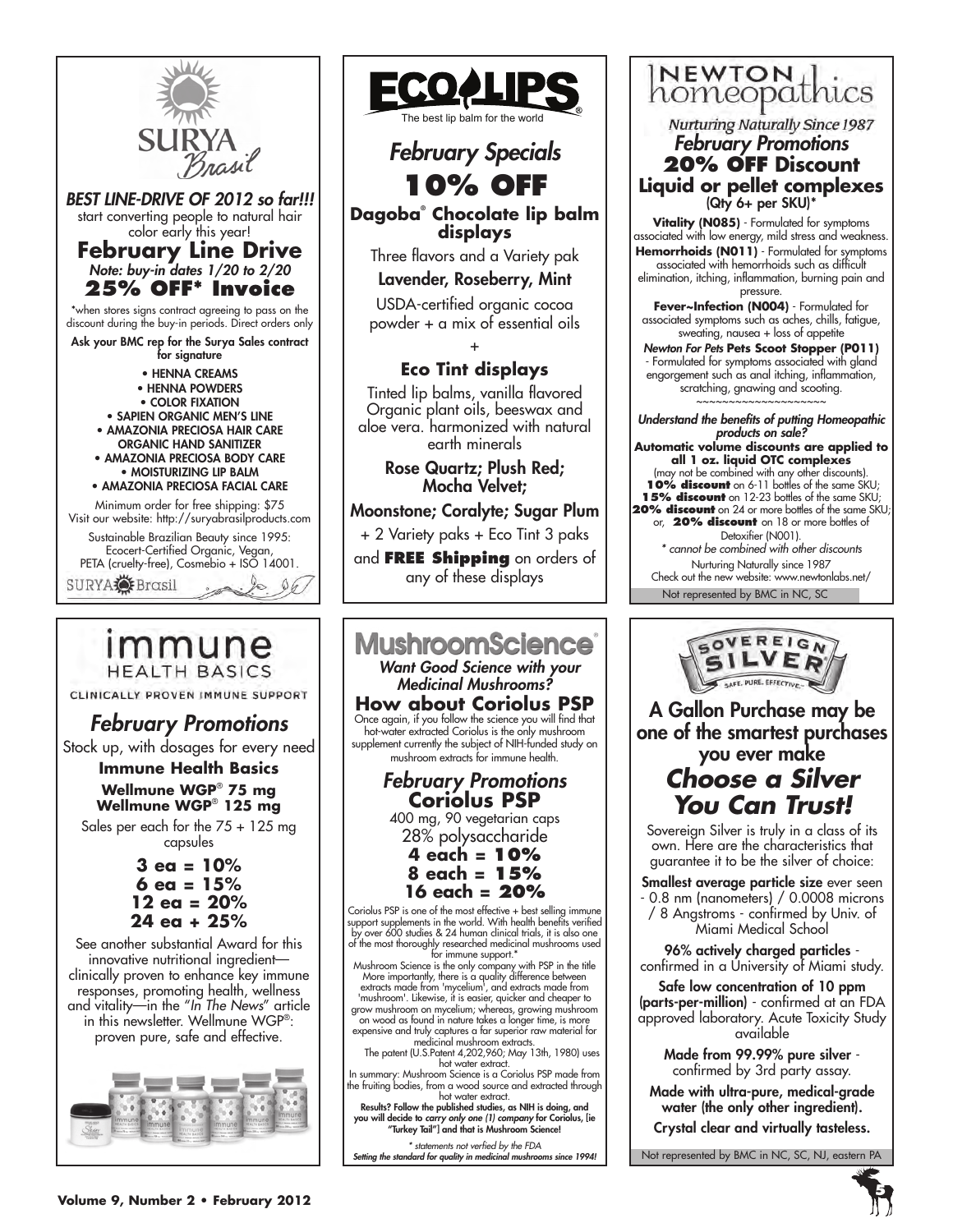

# *The Most Natural Sunscreens of 2012* **Goddess Garden**

Organic Formula Certification Organic Manufacturing Facility – NSF- 305

# **ALL Sunscreens 92% Organic**

### **Baby Sunscreen 95% Organic**

### *& Coming Soon* S**un Body Lotions with SPF 15 95% Organic**

1st chemical-free organic body lotion with SPF

Mineral sun block, Vegan, Reef Safe. 8 oz Perfect for everyday use

# bodyceuticals

### organic bodycare

# *Body Love*

on sale now through February 17th in time for exciting Valentine's Day gifts; an edible, flavored massage oil

4 oz organic and delicious silky smooth, and not sticky at all. The flavors are amazing

100% Vegan food-grade ingredients Fresh, Organic, Vegan & Kosher oil and No propylene glycol, artificial colors or flavors. Sugar free

- Almond Flavored Massage Oil
- Cherry Flavored Massage Oil
- Chocolate Flavored Massage Oil
- Coconut Flavored Massage Oil • Unflavored Massage Oil

**Buy three (3) SKUs, 4 each 10% OFF**

~~~~~~~~~~~~~~

**Buy five (5) SKUs, 4 each 20% OFF**

**6**

### **National Nutrition Month** *continued from page 2*

your promo calendar, marketing collateral in an easy-to-use kit, and ideas. The premise is directed to consumer involvement. This program is perfectly complementary to any other seasonal theme, and with the Omega-3 category and Nordic Natural's universal stature for unsurpassed quality and science—this turn-key marketing opportunity is a great way to establish and accentuate your position as the local community health resource center.

Now, to that clever part of the story I was trying to get to. March is National Nutrition Month. Big deal, eh! Sound like something that you could work with? Maybe a category your store might have something to say about?

Don't jump too fast now. Remember, layered stories to serenade the shopper. The marvels of the season: cleansing, aloe; detox, neem; allergies, homeopathy and quercetin and nettle. Counter display, floor display, window message, demo program, passive sampling, literature: so much to consider before shuffling and shaking up all those dreary old predictable endcaps. In addition, smart money is on selling **Surya Brasil**



semi-permanent hair coloring now to the person planning on livening their hair color for the warmer sunny months ahead. Every single large store is already strategizing their April onward sunscreen extravaganzas because…most people buy their sunscreens before the "season" starts. So don't go stumbling all over yourself getting so excited about National Nutrition Month too fast. There are plenty of places for you to invest all that creative energy.

Besides. Look closely. Who has grabbed all that gaudy headwind of this excellently titled month? Brace yourself: the Academy of Nutrition and Dietetics. That doesn't sound so bad (funny in this world we live in how companies/ organizations seem to change their name as a way of running away from bad press or presumption, as if chameleonism were a course-major in business school): oh, below that small print—"the world's largest organization of food and business professionals"—it says that they were formerly the American Dietetic Association.

Words: translation, please. What does this mean Michael? Well, for the politically active in our industry, this ADA listed above has been one organization that has been a huge thorn

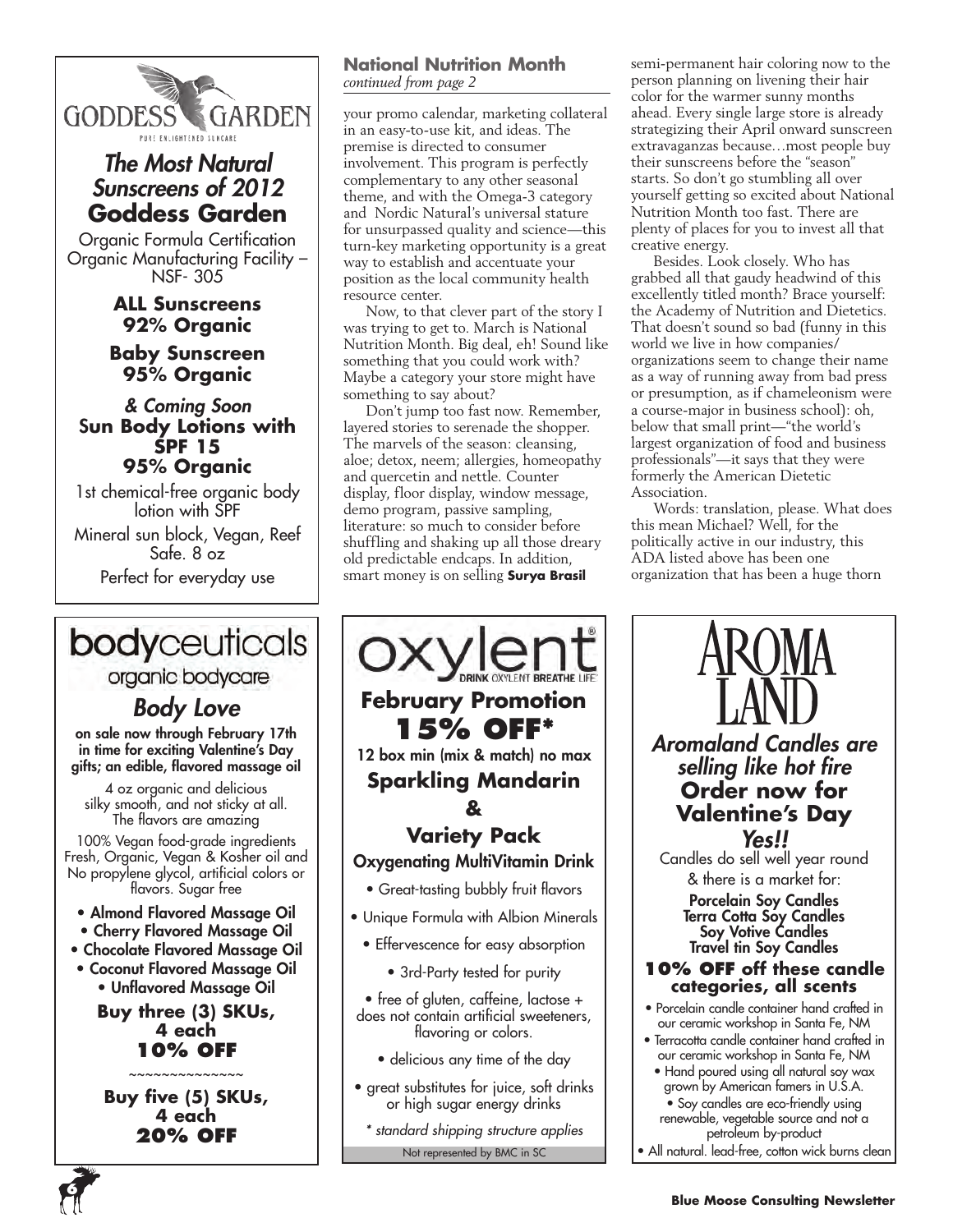in the foot and side of our industry. In the past, it has been the intent of this and other dietetic's associations to lay claim to the title of dispensers of information on nutrition. Like the AMA before them, their goal has been to gain unquestioned authority in their sphere of expertise at the detriment of any other similar institution. And, sadly, they have often looked with derision upon the institution of the natural health food store. To most folks in our industry, we have been forced to consider those hanging their shingle as dietitians as the political enemy because they have tried in a majority of the States to pass legal statute that would curtail or end the right of store owners to share information of a general nature about the positive attributes of natural health and nutritional options.

Let's not start getting all democrat vs republican on other people promoting good health. And yet, they have consistently professed a disregard about anything but miniscule dosage nutritional supplementation; they have blacklisted any research that has proven the therapeutic benefit of what we do as "un-scientific" in their editorials; and many have created serious doubt among their clientele about any possible benefit from the herbal medicine they consider potions and charlatan alchemy. Almost like they are in bed with the closedminded, wholistically-incredulous, old-school allopathic priests of the sanctimonious high church of allopathic pharmaceuticals. But I am only trying to be fair here….

Anyway, the nerve of these folks. Grabbing the name nutrition for themselves. I haven't heard them chanting the mantra of preventative health care for the past 20-30 years? All they said is to drink your fortified milk and orange juice and pop a shellaced Centrum® , and stay away from those ignorant heathens in the health food store.

OK, so it is a new year. Actually, it is a new paradigm. The word here folks is "complementary" medicine. And if we are ever gonna be allowed into the righteous seat that is our birthright of the conversation titled "medicine" we will probably have to make a strong, unbending peace with those people wanting to learn from us the power of the "complementary" that we possess. If we are ever to cross the bridge to the doctors who know their whole lives of study and scientific training has found them barking up the wrong tree while an oasis is sitting across the street at the homey little health food store, then we need to try to reach out, communicate and dialogue and give them a second chance.

NO, I am not saying to become accommodating. I am saying to take back the name, the word and the day. And invite them to share it with us: because it is ours. So, be bold. Promote National Nutrition Month this March. Proudly and loudly celebrate the virtues of the protocols made available to us by the numerous reputable manufacturers whose products we sell. (associating your

#### **"We Are health food people Alex Paulson – Blue Moose Consulting General Manager**



2012 has arrived and is now in full swing. Memories of the Holiday Season are firmly packed away and as a collective whole we move rapidly through the winter speeding towards a spring that is just around the corner. The drama of the election year is coming into focus as politicians beat their drums and the political machines ready their campaigns. What an exciting year this is going to be! While the nation focuses on electing its leaders BMC has already made a decision "electing" to hire myself, Alex Paulson, into the position of General Manager.

A little bit about myself, I come from a leadership background having successfully created, managed and overseen sales teams in several different

industries including renewable energy, television advertising and consumer packaged goods. While this is my first foray into the supplement side of the CPG industry I am certain this decision is directly in line with my personal value structure as well as my desire to help spread the message of healthy living to the masses. I have spent the last five years living in my hometown of scenic Portland , OR with my beautiful wife Morgan. We recently relocated to the Charlotte area and I was able to reconnect with Michael Hennessey and BMC as I have had some previous flirtations with the Moose. Joining Michael and his team of Moose is personally exciting and I look forward to getting to know as many of you as possible!

I look ahead to 2012 and beyond knowing through education we can help build a healthy nation no matter what side of the political fence we may fall on. Health is universal, it is the tie that binds us all together. I am excited to do my part to make 2012 the best possible year for all of BMC's manufactures, distribution partners, sales reps, demonstrators and of course our stores. While there may be change at the top of BMC consider this quote as we move ahead together!

*"If nothing ever changed there would be no Butterflies."* (Unknown)

All the best, Alex alex@bluemooseconsulting.com

#### **In the News**

#### **And the economy, she continued to inch her way back to health**

If you are not looking: these are the facts

• 22 months of positive (non-governmental) job growth, with a recovery of 36% of the jobs lost in the period from Jan. 2008-Feb 2010.

• [Editor's note: meanwhile; employment in Government jobs has gone down significantly]

*Source: Bureau of Labor Statistics, Current Employment Statistics survey, January 6, 2012.*

http://www.bls.gov/web/empsit/ ceshighlights.pdf

message of course with the industry leaders whose impeccable sourcing and manufacturing practices are unquestionable, even to the casual sidecomments of talking heads like the tv-wizard, Oz). Take back the word nutrition—it is in our organic food more than their school lunches; it is a teaching moment describing how a well-harvested and/or wildcrafted herb is more potent and healing than the affront of doubt about the efficacy of nature's medicinecabinet garden; it is the basis of preventative health care not some gradeschool mathematics about RDI-equations, NDI-proofs or GMPguarantees.

Preventative health care is a message of peace. Let's use it to unite.

March should be our month. You should own National Nutrition Month. But, be clever too: this is the month to show the local dietitian that we can all get along, and that shady backroom deals in the halls of the local state legislature is no way to create the avenues of modern health for our very sick society. Rather, let's offer in a "come-to-my-store for-our celebration" kind of way to negotiate: if we send people to you; you send people to us. We already have our own naturally made compacts with herbalists and chiropractors, and organic farmers and massage therapists and yoga instructors. Let's face it, they changed their name because they were getting nowhere. Our industry has always been inclusive, and we can use this month to shape up our sales as well as to extend an olive branch (the olive branch is our branded symbol—the symbol of peace, birth, cleansing and grace\*) to our nutrition partners—whatever they call themselves—saying, come join us every March in a spirit of cooperation to bridge the divide between professional title and natural commerce.

*continued on page 8*